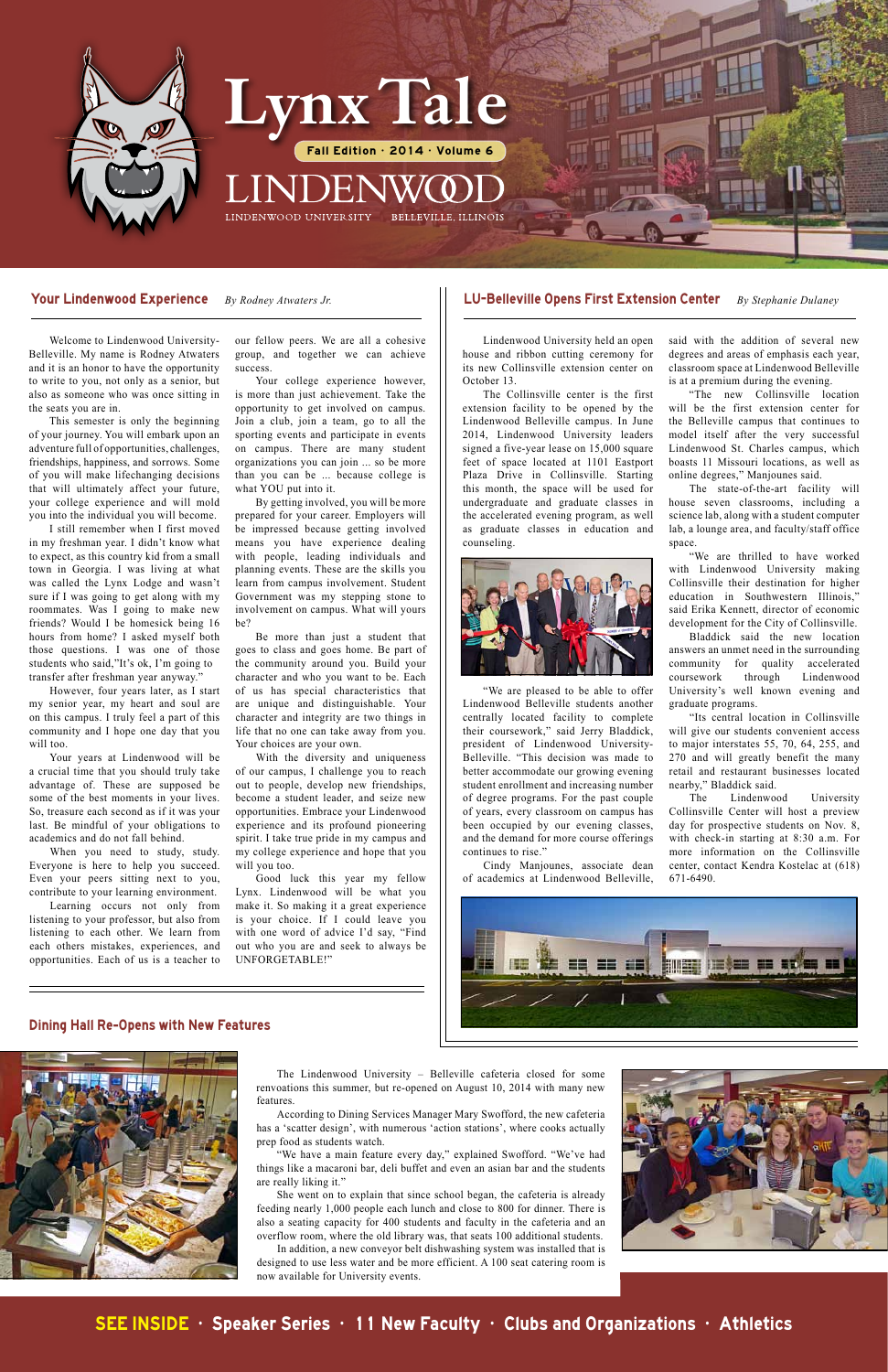#### Library Hours

Sunday  $\cdot$  1 p.m. to 12 a.m. Monday - Thursday • 7:30 a.m. to 12 a.m. Friday • 7:30 a.m. to 5 p.m. Saturday • 10 a.m. to 5 p.m.



#### New Library Features More Services

*By Jessica Bentele*

#### LU-Belleville Welcomes 11 New Faculty

 Whether you are a new or returning student, it is my pleasure to welcome you to the Belleville Campus Library.

 As you settle into the campus community, I hope you will take a few minutes to visit the Library and become acquainted with the many services we have to offer. Our Library staff and team of amazing students are committed to providing you with the resources necessary to ensure your academic success.

 Returning students may have noticed that the Library has moved. We invite all students to visit our new location in the Main Building across from the Communications Department. The Library's new location features 70 new computers, a small quiet study room, a computer classroom, and plenty of space to spread out and work on your academics or personal research.

 Keep an eye out this fall for the Library's new Popular Reading Collection. We will be acquiring the

 Lindenwood University-Belleville welcomes 11 new full-time professors in the fields of education, exercise science, chemistry, criminal justice, business, history, and communications. Each of these professors possesses the highest degree in his or her field, bringing the percentage of Lindenwood Belleville faculty with terminal degrees to 97.5. The campus employs 40 full-time faculty members and over 100 part-time instructors in 37 different degree programs.

 Born in Brookline, Massachusetts, Eli Keszler began playing drums at eight, composing at twelve, and playing in rock and hardcore bands throughout his teens. Now based in New York City, his work retains an intense physicality and ferocious energy. Keszler's installations and visual work use microprocessorcontrolled motors to strike, scrape and vibrate various lengths of piano wire (most recently an installation on the Manhattan Bridge commissioned by NPR Radio). With full length albums on the vinyl-art label PAN and the legendary avant-garde jazz label ESP-Disk, Keszler's releases have received "album of the year" awards from the Boston Globe and Wire Magazine.

 Berlin electronic musician Rashad Becker utilizes real-time synthesis and sampling techniques that set into motion intricate sonic worlds that recall the complexities of human speech and various exotic aural phenomena, and warrant comparisons to the detailed sonics of pioneers like Tod Dockstader, and the GRM school of electronic music. Oscillating pitches conjoin, multiply and dissolve in unlikely configurations, creating a complex ecosystem of sound. Becker is also a renowned vinyl cutting and mastering engineer. His work at Berlin's Dubplates Mastering Studio

fiction and non-fiction books you want to read! We're branching out with authors like James Patterson and George R. R. Martin. We'd love to hear your requests!

 In addition to the books you see on the Library's shelves, we also offer these great services including personal research assistance, access to more than 5.8 million print titles, over 83 databases containing thousands of fulltext articles, ebooks, audiobooks and

laminating services.

 If you'd like additional information, contact me at jbentele@lindenwood.edu or call 618-671-6010.

 Two of these new faculty members specialize in one of Lindenwood Belleville's newly added degree programs, exercise science. Dr. Chris Fahs will lead the health and physical education classes this semester, and Dr. Lindy Rossow will oversee the exercise science courses. Fahs and Rossow both come to Lindenwood from Fitchburg State University in Fitchburg, Mass., where they served as visiting instructor and assistant professor, respectively, in the Department of Exercise and Sport Science. Rossow has taught numerous courses as a guest instructor at the University of Oklahoma and University of Illinois at Urbana-Champaign and is a certified sports nutritionist. Fahs is a certified strength and conditioning specialist and, in addition to teaching, has served as the coordinator for the Exercise and Cardiovascular Research Laboratory at the University of Illinois in Urbana-Champaign.

**Sharp** 



Naistat



 Assistant Professor of Education Dr. Paul Sharp will bring his years of knowledge and experience in the school system to Lindenwood students this year. Most recently the principal for Bayless Junior High and Middle School in St. Louis, Mo., Sharp has also served as principal for Scott City Middle School and assistant principal for Sikeston Middle School and Robert H. Sperreng Middle School. Sharp earned his doctorate in education leadership and policy analysis at the University of Missouri-Columbia in 2013. Drs. Sara Drenkhahn and David Naistat will join the Chemistry Department at Lindenwood this year as assistant professor and associate professor of chemistry, respectively. Drenkhahn comes from the University of Missouri-Columbia, where she earned her doctorate in biochemistry in 2013 and served as a postdoctoral fellow. Her background also includes work as a biological sciences technician at the National Center for Agricultural Utilization Research in

Peoria, Ill. With more than 20 years of teaching experience, David Naistat most recently served as assistant professor of chemistry at Ivy Tech Community College in Fort Wayne, Ind. He has also taught students at the University of Minnesota, Bethany College, the University of Miami, and Universidad de Buenos Aires. Naistat has published several scholarly articles in such publications as the Encyclopedia of Toxicology and the Journal of Physical Chemistry.

 L i n d e n w o o d Belleville's Division of Business and Entrepreneurship gains Drs. Chris Gourdine and Sila Tuju. Gourdine most recently taught at Lindenwood Belleville as an adjunct instructor



for graduate management classes. He has also worked as a business development and strategic analyst for PAL Services, Inc., and served in the United States Air Force for more than 20 years. Gourdine earned his Doctorate of Management from Webster University in 2011. Tuju comes to Lindenwood from Mid-Continent University, where he served as an assistant professor of management. He also has teaching experience at Bethel University, Forbes School of Business at Ashford University, and Covenant College. Tuju earned his doctorate in business administration from Northcentral University in 2011.

 Dr. Shauntey James joins the Criminal Justice Department at Lindenwood Belleville this year. James holds a PhD from Western Michigan University and a JD from Thomas Cooley Law School. She has taught courses in criminal justice, sociology, gender and justice, and drug and alcohol abuse at colleges across the country, such as the University of Dayton, Walsh University, and Briar Cliff University. James was named to Who's Who Among America's Teachers and served as the president of the Ohio Council of Criminal Justice Education.

 Lindenwood University-Belleville welcomes Dr. Jennifer Welsh to the History Department. Welsh has served as a visiting assistant professor for the College of Charleston and Davidson College, as well



Welsh Edgren Dadian-Smith



as a lecturing fellow at Duke University and an instructor at Cornell University. She earned her PhD from Duke University in 2009. Welsh has presented her research at conferences across the country, with the most recent being the Annual International Congress on Medieval Studies and the Sixteenth Century Studies Conference.

 Justin Edgren and Derek Dadian-Smith join Lindenwood Belleville as assistant professors of communication. Edgren has worked as a production assistant, art director, actor, and director for numerous independent films and shorts. He earned his Master of Fine Arts in digital media production from Southern Illinois University-Carbondale. Dadian-Smith also earned his Master of Fine Arts in media art from Southern Illinois University-Carbondale. He has performed and exhibited work in the United States and overseas and has recently been featured at the Unnoticed Art Festival in the Netherlands.

(where he has overseen thousands of mastering jobs) has endowed him with a unique insider's perspective on the practice and aesthetics of modern day electronic music and production.

 Keszler and Becker come to the Speaker Series in conjunction with the New Music Circle. They will be giving expanded solo performances on Saturday, November 8 as part of the New Music Circle's 56th season. More details can be found on the New Music Circle website: newmusiccircle.org.

Thursday, November 6, 2014 2:30 p.m. Workshop 6:30 p.m. Performance Dixon Student Center Band Room (D105)



*Speaker Series*





Tuju



Drenkhahn

Gourdine

James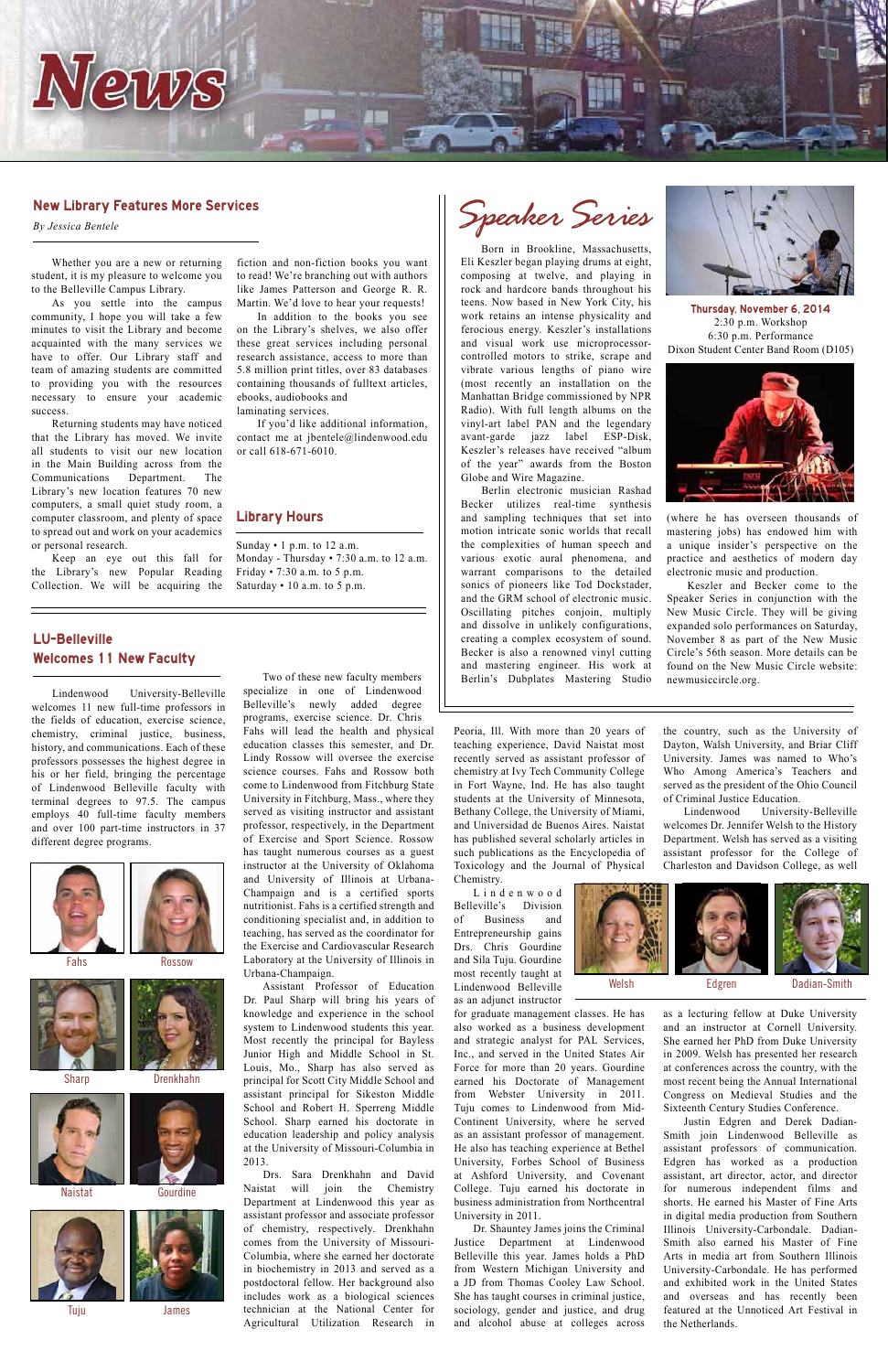Poist Named Head Women's



#### Lacrosse and Field Hockey Coach

*By Matt Ankenbrandt*

 The Lindenwood – Belleville athletic department and Athletic Director Scott Spinner have announced the hiring of Brittany Poist as the new head women's lacrosse and field hockey coach. Poist talked about the opportunity to coach at Lindenwood – Belleville.

 "I am so excited to join the Lindenwood community," stated Poist. "The atmosphere in the athletic department and on this campus is the perfect fit for me. We have been provided with all the tools we need to build both the lacrosse and field hockey programs. I cannot thank President Dr. Jerry Bladdick, Athletic Director Scott Spinner, and Dean of Admissions Reeta Piirala – Skoglund enough for this opportunity."

 Poist most recently was the head

clinician and also the director of strength and fitness.

 For the past six years, Poist has been involved with the Fellowship of Christian Athletes. She was a member of the University Leadership Council from 2008- 2010 at the University of Maryland. From 2006-2009 Poist spent time coaching at the CheckHers Lacrosse Club, the North Carroll Recreation Council for soccer, and the North Carroll Recreation Council for lacrosse.

 Poist was a member of the University of Maryland Division I Lacrosse team from 2008-2011. The Terrapins won the NCAA Division I National Championship in 2010. Poist won three ACC Tournament and Regular Season Championships

women's lacrosse coach at McKendree University. She started the program in October 2011 and started officially playing in 2013. Furthermore, she was the Division II representative on the IWLCA Coach of the Year board in 2013. During her time at McKendree she was also a Liam Banks #3 Lacrosse Saint Louis Club coach and a specialty clinician. Poist was the fall and winter clinician in 2013 and the spring clinician in 2014.

 Before her time at Liam Banks #3, Poist coached at the Truce Lacrosse Saint Louis Club. She was the summer club coach and director in 2012. Point also was a tryout and spring clinician, and a private instructor. From June 2011 to October 2011, Poist worked at the Jackals Lacrosse Club, where she was a

at Maryland. She was also named to the NCAA All – Tournament team in 2009. In 2011 she was named the ACC Defensive Player of the Week and she also participated in the Senior North – South

All – Star Game. During the 2010 season Poist was named the WomensLacrosse. com Defensive Player of the Week.

 Poist is a native of Hampstead, Maryland and graduate of North Carroll High School. She earned a Bachelor's Degree in History from the University of Maryland in 2012. For more information on the women's lacrosse and field hockey programs please contact Brittany Poist at bpoist@lindenwood.edu or by phone at 618-239-6274.





## Miller Records Shut -out; Edwards Nets Hat Trick in Inaugural Game

*By David Dalfonso*

 The Lindenwood-Belleville men's hockey team began their history with an unforgettable game on their home ice. Playing in front of over 100 supporting fans, the Lynx did not disappoint as they provided a show on the ice for 60 minutes. Brad Edwards scored the first two goals in Lynx history to give the team a 2-0 advantage in the first period and Miller would take over from there.

 A mere 30 seconds into the season, the Lynx found themselves shorthanded, due to a tripping penalty, but would survive the power play as Miller turned away three shots. The Lynx picked up another penalty at the 14:50 mark in the first period but again, Miller made another save and kept the game tied. At the 12:37 mark, the Lynx came back to full strength and Edwards found the net eight seconds later on a rebound from a Nick Varner shot.

 Edwards found the net again on a power play with 10:15 remaining in the first period. Varner and Janke were again credited with the assists.

 The Lynx ended the first period with seven shots on goal to the Billikens eight, and overcame four penalties to take the lead 2-0 into the second period.

 The second period brought a plethora of shots to the Billiken goalie, but none were able to find the net. 17 Lynx shots were steered away by Tyler Stewart. Although the Lynx dominated the second period, the score remained 2-0 heading into the third period.

 The Lynx began their four goal third period just three minutes in when Varner netted his first goal of the season. Tanner Duffney was credited with the assist and gave the Lynx an extra cushion. Three minutes later, Janke netted his first goal on a pass from Edwards and Duane Wainman, giving the Lynx a four goal lead with 14 minutes to go.

 At the nine minute mark, Landon Hiebert notched his first goal of the season on a pass from defenseman, Daniel Skoglund. Edwards completed his hat trick just under a minute later on a pass from Brad DeMoulin, giving the Lynx a 6-0 lead with 8:41 remaining.

 The score would remain as such until the final horn as the Lynx enjoyed their first victory as a program. Kyle Miller recorded 17 saves in his first game, completing the shut-out of the Billikens.

## Rickhoff Accounts for Four Touchdowns in Win Over Missouri Baptist

*By Matt Ankenbrandt*

 The Lindenwood – Belleville football team picked up their first victory of the season defeating first year program Missouri Baptist 44-6. After playing a scoreless first quarter, the Lynx picked up two touchdowns and a safety to take a 16-6 lead at the half. In the second half the Lynx picked up a pair of touchdowns in both the third and fourth quarter on their way to the victory. Freshman quarterback Austin Rickhoff threw for two touchdown passes and also picked up a pair of rushing touchdowns. Kam Harris led the ground attack, finishing the game with 173 yards on 23 carries.

 Each team had one possession in the first quarter, but a missed field goal by the Spartans kept the game scoreless. After taking over on the 20 yard line the Lynx used an 11 play 80 yard drive to take the early lead. Rickhoff found Dylan Bradley for the 19 yard touchdown pass to give the Lynx a 7-0 lead. On the drive Harris picked up 28 yards on five carries.

 The Spartans did not pick up a yard on their next drive and on fourth and ten James Brown blocked the Tyler Hach punt. Six plays later Rickhoff punched it in from two yards out to give the Lynx a 14-0 lead. On the drive Harris rushed for 22 yards on three carries.

 The defense once again came up big on the Spartans next possession. After a three and out, Cody Johnston snapped the ball over the head of Demarco Billups and out of the back of the end zone for the safety. After the safety the Lynx took a 16-0 lead with 6:37 left in the first half.

 The Spartans came right back and picked up their first points of the game. Billups connected with Dalton Barcom for two completions of 22 and 25 yards to get the Spartans deep into Lynx territory. On the Spartans 13th play of the drive, Billups hooked up with Cole Lema for the six yard touchdown pass. After a false start penalty that moved the line of scrimmage back to the eight, Alex McGlassion missed the extra point and the score remained 16-6.

 After two stalled drives by the Spartans and one by the Lynx, the Lynx started their second drive of the second half at their own 32 yard line. After



yards, followed by a gain of 21 by Harris to put the Lynx in Spartan territory. On the fourth play of the drive Rickhoff connected with Willie Maxwell for a gain of 19 yards down to the Spartans 14 yard line. Two plays later Harris scampered in for a nine yard touchdown run to put the Lynx on top 23-6.

 After the Lynx defense once again forced a Spartan punt, the Lynx started their drive on their own 14. On the fifth play of the drive Rickhoff connected with Kerry Gibson for a 63 yard gain down to the Spartans one yard line. On the next play Rickhoff kept it himself and picked up his second rushing touchdown of the game. With the touchdown the Lynx took a 30-6 lead.

 The Lynx defense came up big once again on the Spartans next possession. On third and ten Billups kept it himself and tried to pick up the first down. Trey Parker forced a fumble on the Lynx 38 yard line and TJ Onstott recovered it to give the ball back to the Lynx.

a loss of two yards on the first play of the drive, Clage Dodson picked up 16 the Lynx.

 After a punt by the Lynx the Spartans marched into Lynx territory, but this time it was Alex Hamm coming up with the big play, intercepting the Billups pass at the Lynx 13 yard line. After five straight runs by the Lynx on their next possession, Rickhoff connected with Donnie Foster for the 52 yard touchdown pass to extend the Lynx lead to 37-6. Marlon Smith picked up 33 yards on the drive.

 On the Lynx final drive of the game EJ Elien got in on the scoring, rushing for a 25 yard touchdown to extend the Lynx lead to 44-6 and that is how it would end.

 The Lynx finished the game with 323 yards on the ground and 185 yards through the air. On the defensive side of the ball Onstott and Eric Sadowski led the way with 10 tackles apiece. Brian Richardson picked up the lone sack for